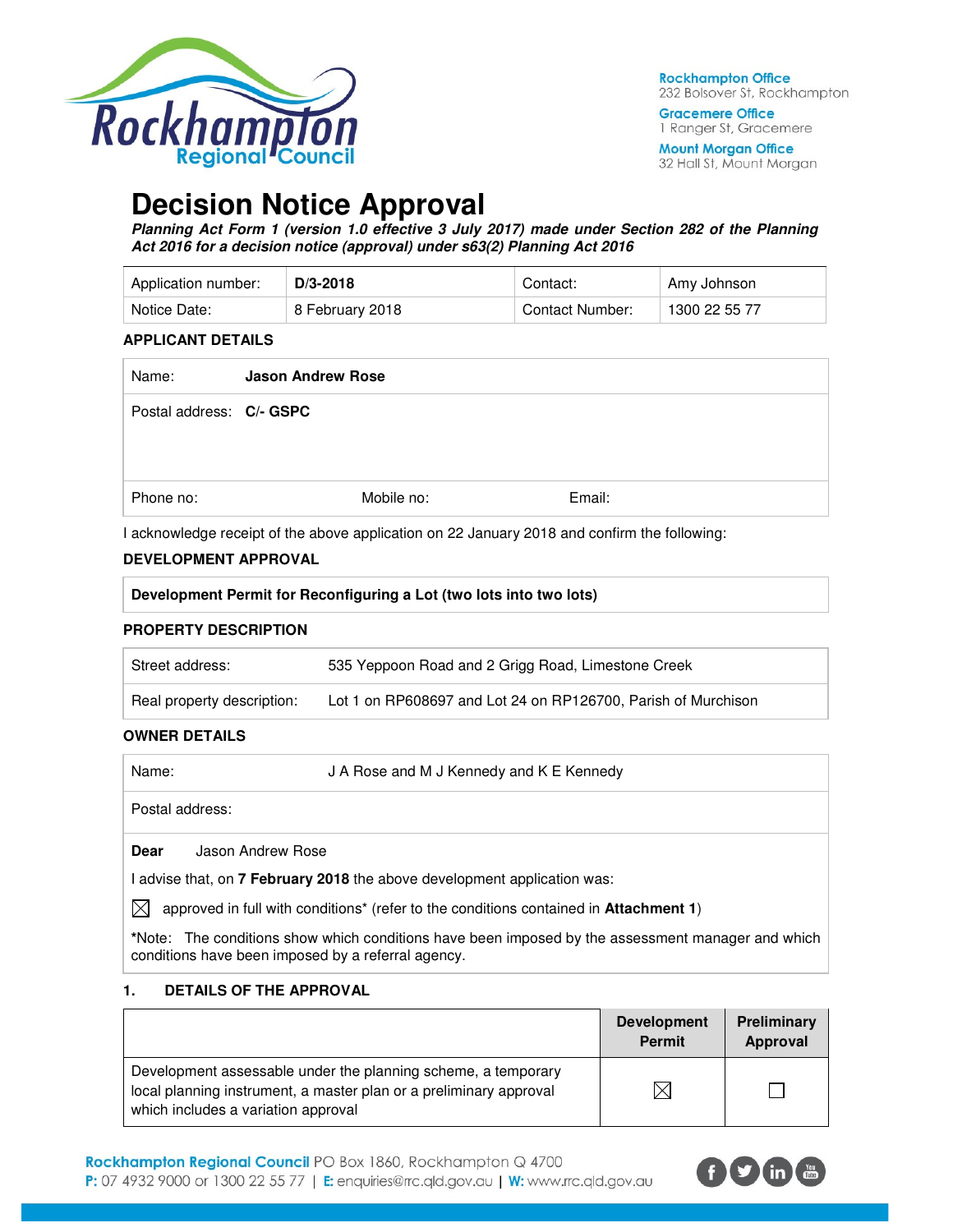### **2. CONDITIONS**

This approval is subject to the conditions in Attachment 1.

### **3. FURTHER DEVELOPMENT PERMITS REQUIRED NIL**

### **4. REFERRAL AGENCIES** NIL

### **5. THE APPROVED PLANS**

**The approved development must be completed and maintained generally in accordance with the approved drawings and documents:** 

| Drawing/report title                  | Prepared by | Date           | Reference number |
|---------------------------------------|-------------|----------------|------------------|
| Plan of Proposed Boundary Realignment | GSPC        | 9 January 2018 | 090189B-07       |
| Plan of Proposed Boundary Realignment | GSPC        | 9 January 2018 | 090189B-08       |

### **6. CURRENCY PERIOD FOR THE APPROVAL (S.85)**

The standard relevant periods stated in section 85 of Planning Act 20016 apply to each aspect of development in this approval, if not stated in the conditions of approval attached.

### **7. STATEMENT OF REASONS**

| Description of the<br>development                  | The proposed development is for Reconfiguring a Lot (two lots into two lots)                                                                                                                                                                                                                                                                                                                                                                                     |                                                                                                                                                                                                                                                                                                                                                                                                    |
|----------------------------------------------------|------------------------------------------------------------------------------------------------------------------------------------------------------------------------------------------------------------------------------------------------------------------------------------------------------------------------------------------------------------------------------------------------------------------------------------------------------------------|----------------------------------------------------------------------------------------------------------------------------------------------------------------------------------------------------------------------------------------------------------------------------------------------------------------------------------------------------------------------------------------------------|
| <b>Reasons for Decision</b>                        | Assessment of the development against the relevant zone purpose,<br>a)<br>planning scheme codes and planning scheme policies demonstrates<br>that the proposed development will not cause significant adverse<br>impacts on the surrounding natural environment, built environment and<br>infrastructure, community facilities, or local character and amenity;<br>The proposed development does not compromise the relevant State<br>b)<br>Planning Policy; and |                                                                                                                                                                                                                                                                                                                                                                                                    |
| <b>Assessment</b><br><b>Benchmarks</b>             | The proposed development was assessed against the following assessment<br>benchmarks:<br>Rural zone code<br>Sport and Recreation zone code<br>Access, parking and transport code<br>Filling and excavation code<br>Landscape code<br>Reconfiguring a lot code<br>٠<br>Stormwater management code<br>٠<br>Water and sewer code<br>$\bullet$                                                                                                                       |                                                                                                                                                                                                                                                                                                                                                                                                    |
| <b>Compliance with</b><br>assessment<br>benchmarks | The development was assessed against all of the assessment benchmarks<br>listed above and complies with all of these with the exception(s) listed below.                                                                                                                                                                                                                                                                                                         |                                                                                                                                                                                                                                                                                                                                                                                                    |
|                                                    | <b>Assessment</b><br>Reasons for the approval despite non-<br>compliance with benchmark<br><b>Benchmark</b>                                                                                                                                                                                                                                                                                                                                                      |                                                                                                                                                                                                                                                                                                                                                                                                    |
|                                                    | Reconfiguring a lot code                                                                                                                                                                                                                                                                                                                                                                                                                                         | The proposal for a boundary realignment will<br>result in the encroachment of proposed Lot 1 into<br>Rural<br>Zone.<br>Therefore, the boundary<br>the<br>realignment will not be contained within a single<br>zone. However, the realignment will not introduce<br>uses or activities which conflict with the zone and<br>will not be a detriment to the rural amenity of the<br>surrounding area. |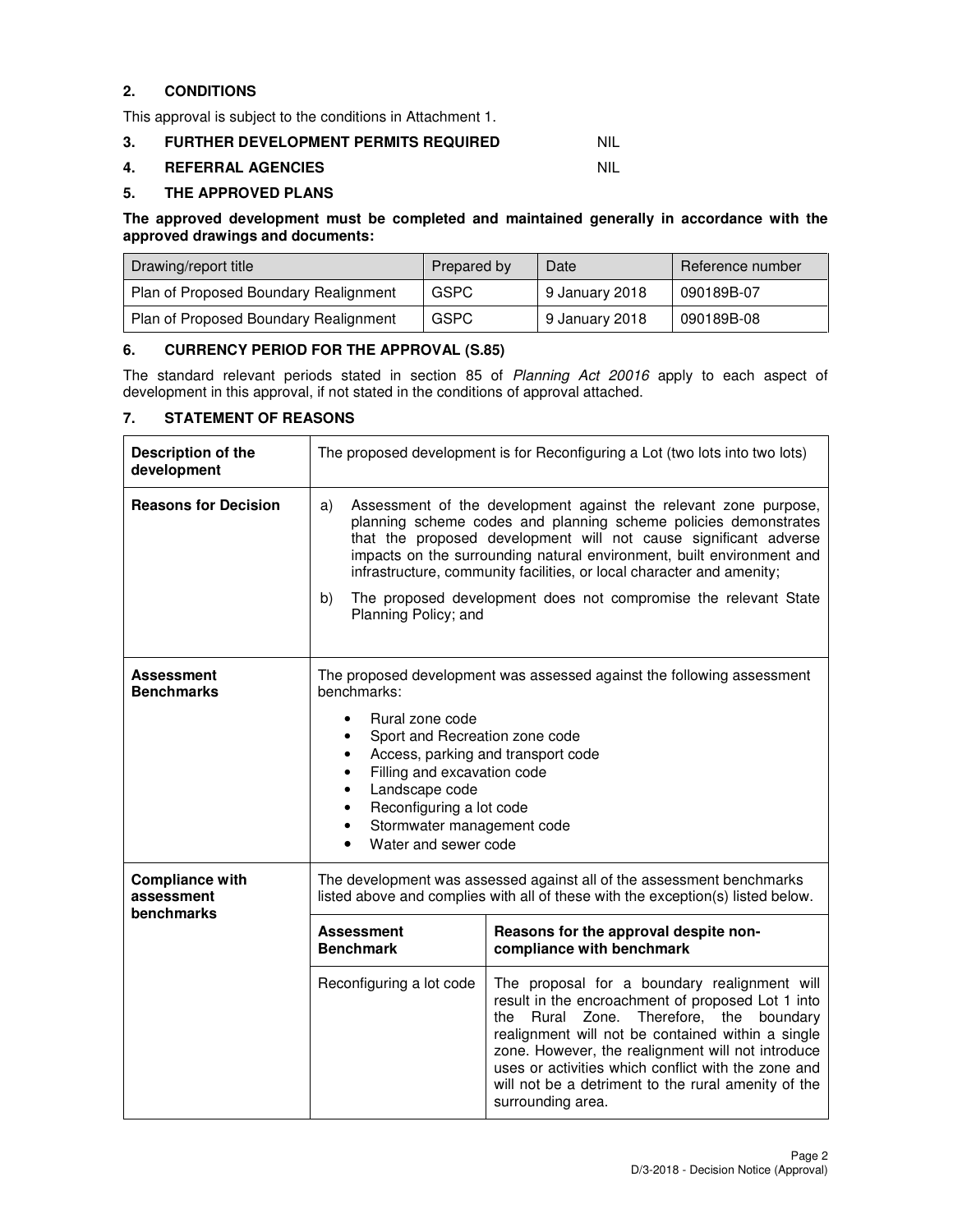|  | The proposal will create a lot in the Rural Zone<br>which is smaller than the minimum lot size<br>requirement of 100 hectares. However, proposed<br>Lot 24 will decrease to 10.53 hectares and as the<br>lot was previously only 10.63 hectares it is<br>considered that the change will not affect the<br>current rural use of the land. |
|--|-------------------------------------------------------------------------------------------------------------------------------------------------------------------------------------------------------------------------------------------------------------------------------------------------------------------------------------------|
|--|-------------------------------------------------------------------------------------------------------------------------------------------------------------------------------------------------------------------------------------------------------------------------------------------------------------------------------------------|

### **8. RIGHTS OF APPEAL**

The rights of an applicant to appeal to a tribunal or the Planning and Environment Court against a decision about a development application are set out in chapter 6, part 1 of the Planning Act 2016. For particular applications, there may also be a right to make an application for a declaration by a tribunal (see chapter 6, part 2 of the Planning Act 2016).

### Appeal by an applicant

An applicant for a development application may appeal to the Planning and Environment Court against the following:

- the refusal of all or part of the development application
- a provision of the development approval
- the decision to give a preliminary approval when a development permit was applied for
- a deemed refusal of the development application.

An applicant may also have a right to appeal to the Development tribunal. For more information, see schedule 1 of the Planning Act 2016.

The timeframes for starting an appeal in the Planning and Environment Court are set out in section 229 of the Planning Act 2016.

**Attachment 2** is an extract from the Planning Act 2016 that sets down the applicant's appeal rights and the appeal rights of a submitter.

### **9. WHEN THE DEVELOPMENT APPROVAL TAKES EFFECT**

This development approval takes effect:

From the time the decision notice is given – if there is no submitter and the applicant does not appeal the decision to the court.

Or

When the submitter's appeal period ends – if there is a submitter and the applicant does not appeal the decision to the court.

Or

Subject to the decision of the court, when the appeal is finally decided  $-$  if an appeal is made to the court.

This approval will lapse unless substantially commenced within the above stated relevant periods (refer to sections 85 of Planning Act 2016 for further details).

### **10. ASSESSMENT MANAGER**

| Name: | Tarnya Fitzgibbon<br><b>COORDINATOR</b> | Signature: | Date: 8 February 2018 |
|-------|-----------------------------------------|------------|-----------------------|
|       | <b>DEVELOPMENT ASSESSMENT</b>           |            |                       |

### **Attachment 1 – Conditions of the approval**

**Part 1 – Conditions imposed by the assessment manager** [Note: where a condition is imposed about infrastructure under Chapter 4 of the Planning Act 2016, the relevant provision of the Act under which this condition was imposed must be specified.]

### **Attachment 2—Extract on appeal rights**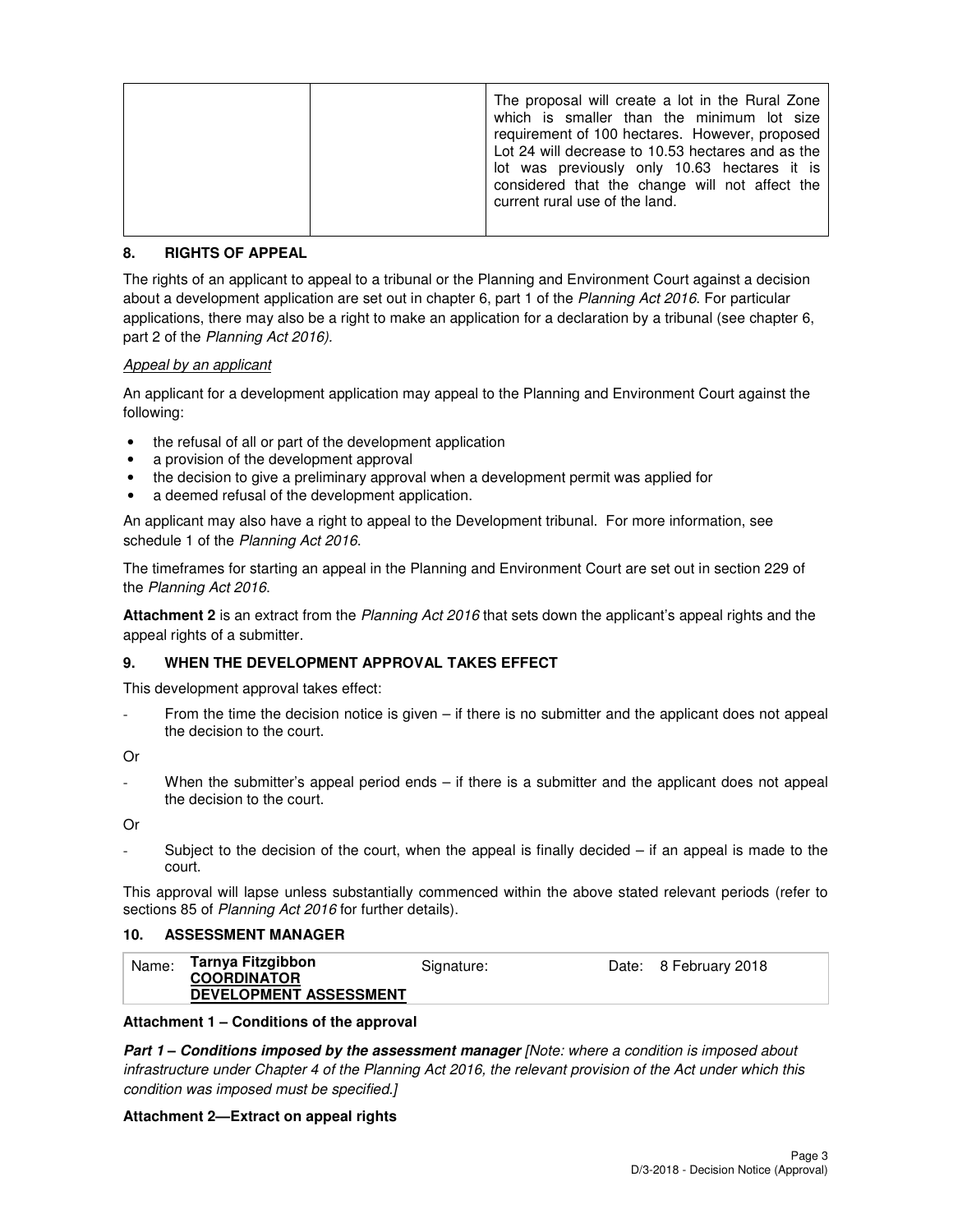

### **Attachment 1 – Part 1**

### **Rockhampton Regional Council Conditions**

PLANNING ACT 2016

### 1.0 ADMINISTRATION

- 1.1 The Developer and his employee, agent, contractor or invitee is responsible for ensuring compliance with the conditions of this development approval.
- 1.2 Where these Conditions refer to "Council" in relation to requiring Council to approve or to be satisfied as to any matter, or conferring on the Council a function, power or discretion, that role may be fulfilled in whole or in part by a delegate appointed for that purpose by the Council.
- 1.3 All conditions, works, or requirements of this development approval must be undertaken and completed.
	- 1.3.1 to Council's satisfaction;
	- 1.3.2 at no cost to Council; and
	- 1.3.3 prior to the issue of the Compliance Certificate for the Survey Plan,

unless otherwise stated.

- 1.4 Infrastructure requirements of this development approval must be contributed to the relevant authorities, where applicable, at no cost to Council, prior to the issue of the Compliance Certificate for the Survey Plan, unless otherwise stated.
- 1.5 All works must be designed, constructed and maintained in accordance with the relevant Council policies, guidelines and standards, unless otherwise stated.
- 1.6 All engineering drawings/specifications, design and construction works must be in accordance with the requirements of the relevant Australian Standards and must be approved, supervised and certified by a Registered Professional Engineer of Queensland.
- 2.0 APPROVED PLANS AND DOCUMENTS
- 2.1 The approved development must be completed and maintained generally in accordance with the approved plans and documents, except where amended by any condition of this development approval:

| Drawing/report title                     | Prepared by | Date           | Reference number |
|------------------------------------------|-------------|----------------|------------------|
| Plan of Proposed Boundary<br>Realignment | <b>GSPC</b> | 9 January 2018 | 090189B-07       |
| Plan of Proposed Boundary<br>Realignment | <b>GSPC</b> | 9 January 2018 | 090189B-08       |

- 2.2 Where there is any conflict between the conditions of this development approval and the details shown on the approved plans and documents, the conditions of this development approval must prevail.
- 2.3 Where conditions require the above plans or documents to be amended, the revised document(s) must be submitted for approval by Council prior to the submission of the Survey Plan.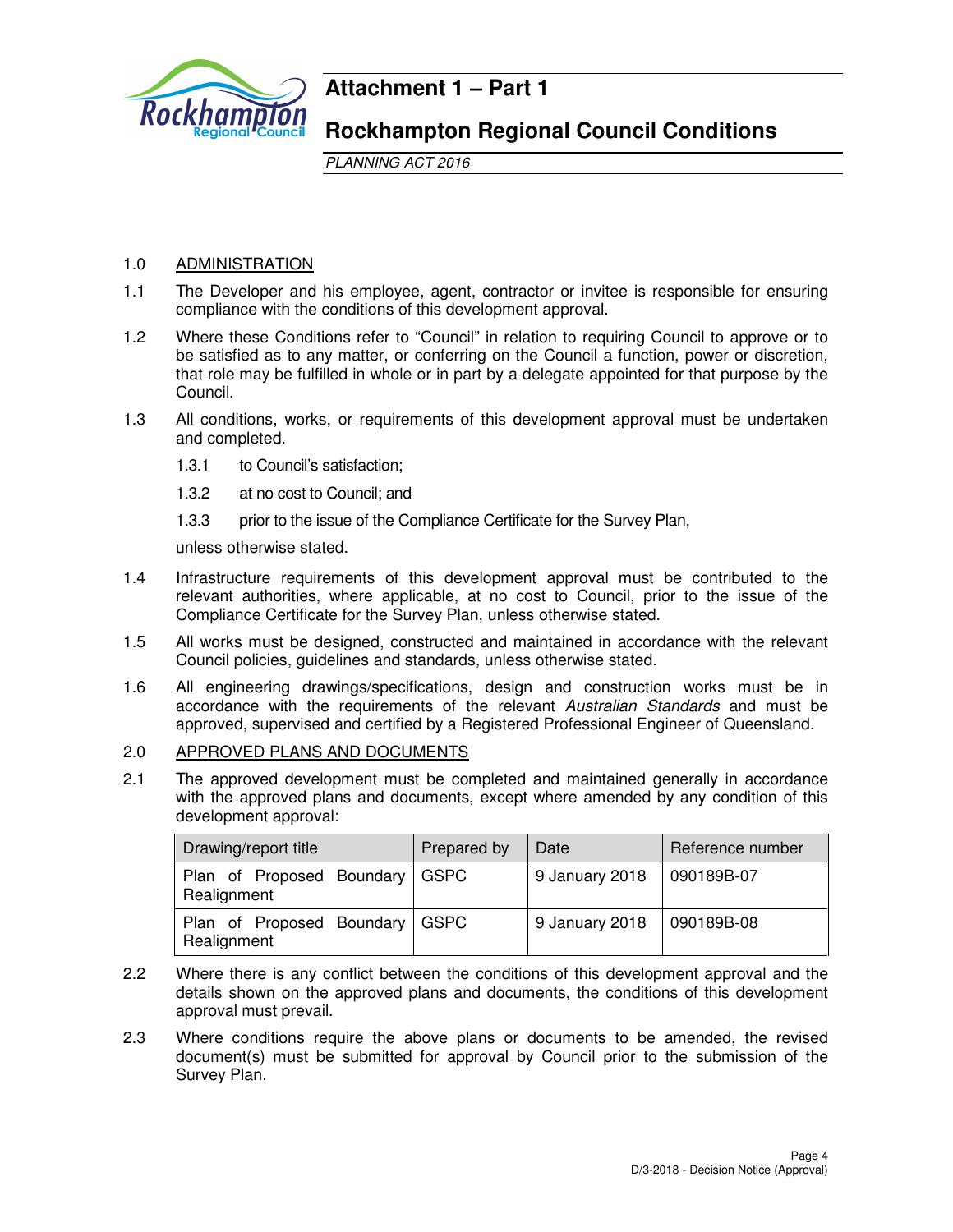### 3.0 ASSET MANAGEMENT

- 3.1 Any alteration necessary to electricity, telephone, water mains, sewerage mains, and/or public utility installations resulting from the development or in connection with the development, must be undertaken and completed at no cost to Council.
- 3.2 Any damage to existing stormwater, water supply and sewerage infrastructure, kerb and channel, pathway or roadway (including removal of concrete slurry from public land and Council infrastructure), that occurs while any works are being carried out in association with this development approval must be repaired at full cost to the developer. This includes the reinstatement of any existing traffic signs or pavement markings that may have been removed or damaged.

### ADVISORY NOTES

### NOTE 1. General Environmental Duty

General environmental duty under the Environmental Protection Act 1994 prohibits unlawful environmental nuisance caused by noise, aerosols, particles, dust, ash, fumes, light, odour or smoke beyond the boundaries of the development site during all stages of the development including earthworks, construction and operation.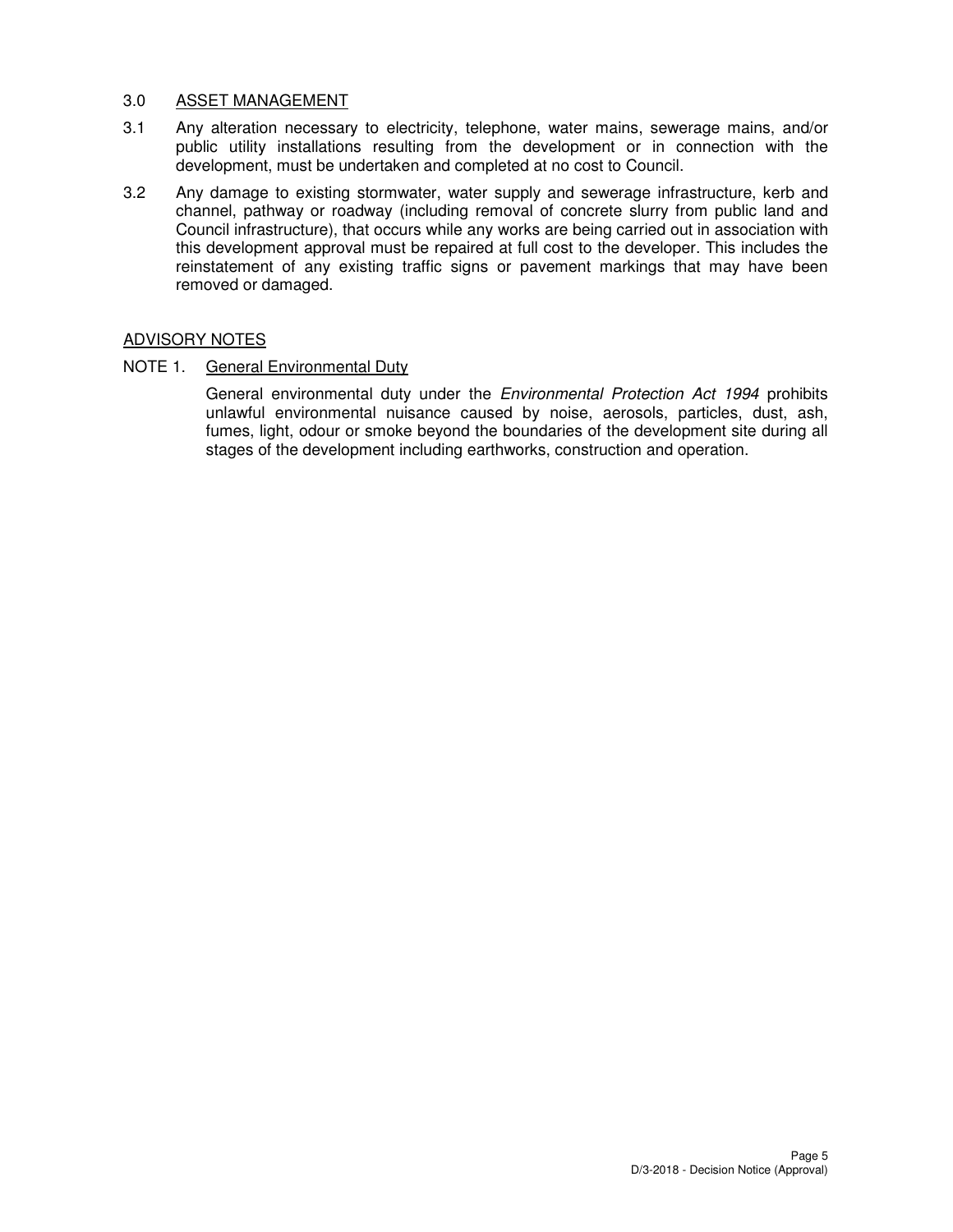

# **Attachment 2 - Appeal Rights**

PLANNING ACT 2016

The following is an extract from the Planning Act 2016 (Chapter 6)

### **Appeal rights**

#### **229 Appeals to tribunal or P&E Court**

- (1) Schedule 1 states—
	- (a) matters that may be appealed to— (i) either a tribunal or the P&E Court; or (ii) only a tribunal; or
	- (iii) only the P&E Court; and
	- (b) the person—
		- (i) who may appeal a matter (the **appellant**); and (ii) who is a respondent in an appeal of the matter; and (iii) who is a co-respondent in an appeal of the matter;
		- and
	- (iv) who may elect to be a co-respondent in an appeal of the matter.
- (2) An appellant may start an appeal within the appeal period. (3) The **appeal period** is—
	- (a) for an appeal by a building advisory agency—10 business days after a decision notice for the decision is given to the agency or
	- (b) for an appeal against a deemed refusal—at any time after the deemed refusal happens; or
	- (c) for an appeal against a decision of the Minister, under chapter 7, part 4, to register premises or to renew the registration of premises—20 business days after a notice is published under section 269(3)(a) or (4); or
	- (d) for an appeal against an infrastructure charges notice— 20 business days after the infrastructure charges notice is given to the person; or
	- (e) for an appeal about a deemed approval of a development application for which a decision notice has not been given—30 business days after the applicant gives the deemed approval notice to the assessment manager; or
	- (f) for any other appeal—20 business days after a notice of the decision for the matter, including an enforcement notice, is given to the person.
	- Note—

See the P&E Court Act for the court's power to extend the appeal period.

- (4) Each respondent and co-respondent for an appeal may be heard in the appeal.
- (5) If an appeal is only about a referral agency's response, the assessment manager may apply to the tribunal or P&E Court to withdraw from the appeal.
- (6) To remove any doubt, it is declared that an appeal against an infrastructure charges notice must not be about—
	- (a) the adopted charge itself; or
	- (b) for a decision about an offset or refund—
		- (i) the establishment cost of trunk infrastructure identified in a LGIP; or
		- (ii) the cost of infrastructure decided using the method
	- included in the local government's charges resolution.

### **230 Notice of appeal**

- (1) An appellant starts an appeal by lodging, with the registrar of the tribunal or P&E Court, a notice of appeal that— (a) is in the approved form; and
	- (b) succinctly states the grounds of the appeal.
- (2) The notice of appeal must be accompanied by the required fee.
- (3) The appellant or, for an appeal to a tribunal, the registrar must, within the service period, give a copy of the notice of appeal to—
- (a) the respondent for the appeal; and
- (b) each co-respondent for the appeal; and
- (c) for an appeal about a development application under schedule 1, table 1, item 1—each principal submitter for the development application; and
- (d) for an appeal about a change application under schedule 1, table 1, item 2—each principal submitter for the change application; and
- (e) each person who may elect to become a co-respondent for the appeal, other than an eligible submitter who is not a principal submitter in an appeal under paragraph (c) or (d); and
- (f) for an appeal to the P&E Court—the chief executive; and
- (g) for an appeal to a tribunal under another Act—any other
- person who the registrar considers appropriate.
- (4) The **service period** is—
	- (a) if a submitter or advice agency started the appeal in the P&E Court—2 business days after the appeal is started; or
- (b) otherwise—10 business days after the appeal is started. (5) A notice of appeal given to a person who may elect to be a
- co-respondent must state the effect of subsection (6) A person elects to be a co-respondent by filing a notice of
- election, in the approved form, within 10 business days after the notice of appeal is given to the person*.*
- **231 Other appeals**
- (1) Subject to this chapter, schedule 1 and the P&E Court Act, unless the Supreme Court decides a decision or other matter under this Act is affected by jurisdictional error, the decision or matter is non-appealable.
- (2) The Judicial Review Act 1991, part 5 applies to the decision or matter to the extent it is affected by jurisdictional error.
- (3) A person who, but for subsection (1) could have made an application under the Judicial Review Act 1991 in relation to the decision or matter, may apply under part 4 of that Act for a statement of reasons in relation to the decision or matter.
- (4) In this section— **decision** includes—
	- (a) conduct engaged in for the purpose of making a decision; and
	- (b) other conduct that relates to the making of a decision; and
	- (c) the making of a decision or the failure to make a decision; and
	- (d) a purported decision; and
	- (e) a deemed refusal.
- **non-appealable**, for a decision or matter, means the decision or matter—
	- (a) is final and conclusive; and
	- (b) may not be challenged, appealed against, reviewed, quashed, set aside or called into question in any other way under the Judicial Review Act 1991 or otherwise, whether by the Supreme Court, another court, a tribunal or another entity; and
	- (c) is not subject to any declaratory, injunctive or other order of the Supreme Court, another court, a tribunal or another entity on any ground.

### **232 Rules of the P&E Court**

- (1) A person who is appealing to the P&E Court must comply with the rules of the court that apply to the appeal.
- (2) However, the P&E Court may hear and decide an appeal even if the person has not complied with rules of the P&E Court.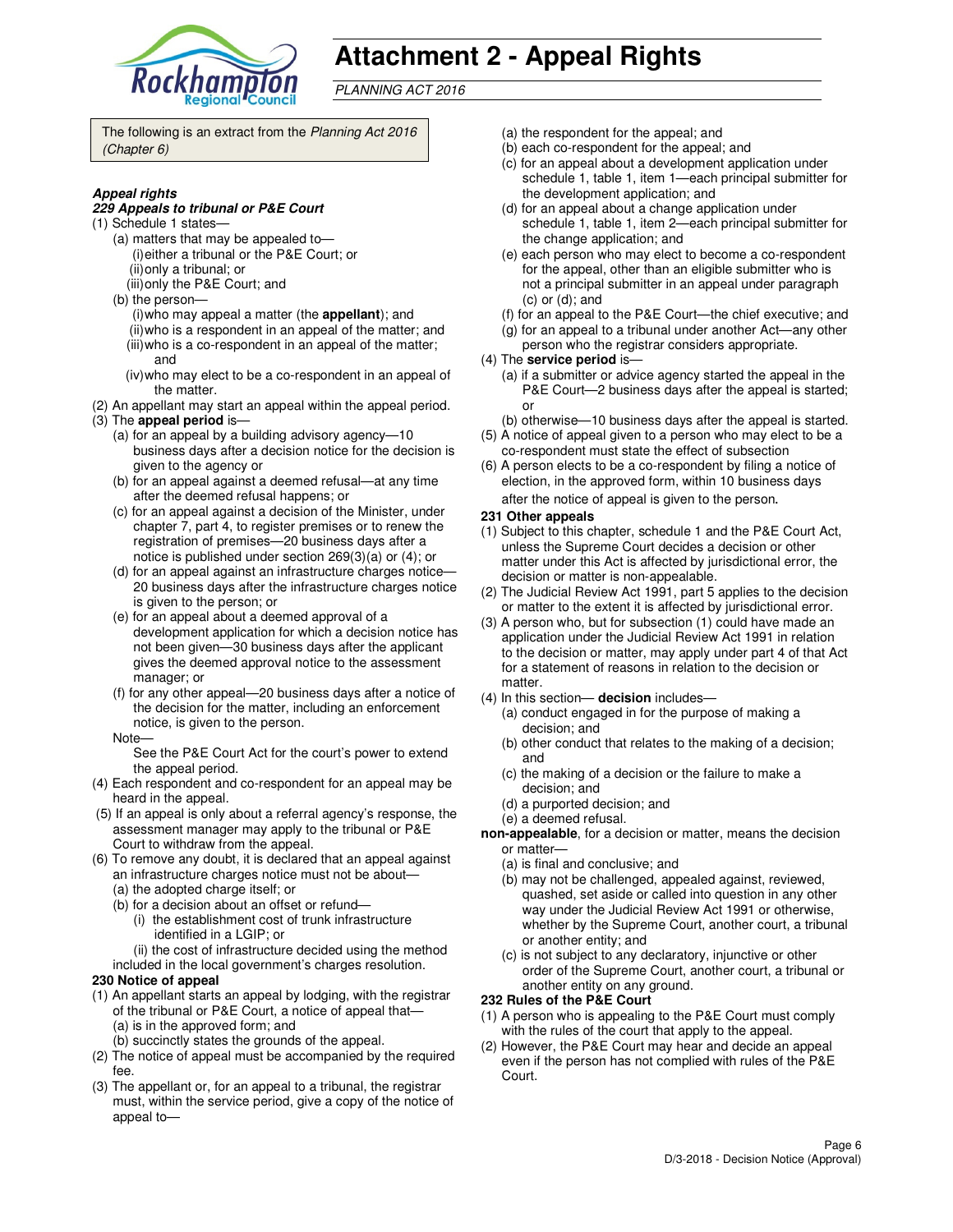

## **Appeal Rights**

PLANNING ACT 2016

#### **Schedule 1 Appeals section 229**

### **1 Appeal rights and parties to appeals**

- (1) Table 1 states the matters that may be appealed to—(a) the P&E court; or (b) a tribunal.
- (2) However, table 1 applies to a tribunal only if the matter involves—
	- (a) the refusal, or deemed refusal of a development application, for—
	- (i) a material change of use for a classified building; or
	- (ii) operational work associated with building work, a retaining wall, or a tennis court; or (b) a provision of a development approval for—
	- (i) a material change of use for a classified building; or
- (ii) operational work associated with building work, a retaining wall, or a tennis court; or
	- (c) if a development permit was applied for—the decision to give a preliminary approval for—
		- (i) a material change of use for a classified building; or
		- (ii) operational work associated with building work, a retaining wall, or a tennis court; or
	- (d) a development condition if—
		- (i) the development approval is only for a material change of use that involves the use of a building classified under the Building Code as a class 2 building; and
		- (ii) the building is, or is proposed to be, not more than 3 storeys; and
		- (iii) the proposed development is for not more than 60 sole-occupancy units; or
	- (e) a decision for, or a deemed refusal of, an extension application for a development approval that is only for a material change of use of a classified building; or
	- (f) a decision for, or a deemed refusal of, a change application for a development approval that is only for a material change of use of a classified building; or
	- (g) a matter under this Act, to the extent the matter relates to—
		- (i) the Building Act, other than a matter under that Act that may or must be decided by the Queensland Building and Construction Commission; or
		- (ii) the Plumbing and Drainage Act, part 4 or 5; or
	- (h) a decision to give an enforcement notice in relation to a matter under paragraphs (a) to (g); or
	- (i) a decision to give an infrastructure charges notice; or
	- (j) the refusal, or deemed refusal, of a conversion application; or
	- (k) a matter that, under another Act, may be appealed to the tribunal; or
	- (l) a matter prescribed by regulation.
- (3) Also, table 1 does not apply to a tribunal if the matter
- involves—
	- (a) for a matter in subsection  $(2)(a)$  to  $(d)$ 
		- (i) a development approval for which the development application required impact assessment; and
		- (ii) a development approval in relation to which the assessment manager received a properly made submission for the development application; or
	- (b) a provision of a development approval about the identification or inclusion, under a variation approval, of a matter for the development.
- (4) Table 2 states the matters that may be appealed only to the P&E Court.
- (5) Table 3 states the matters that may be appealed only to the tribunal.
- (6) In each table—
	- (a) column 1 states the appellant in the appeal; and
	- (b) column 2 states the respondent in the appeal; and
	- (c) column 3 states the co-respondent (if any) in the appeal; and
	- (d) column 4 states the co-respondents by election (if any) in the appeal.
- (7) If the chief executive receives a notice of appeal under section 230(3)(f), the chief executive may elect to be a corespondent in the appeal.

#### **Table 1 Appeals to the P&E Court and, for certain matters, to a tribunal**

| 1. Development applications             |
|-----------------------------------------|
|                                         |
| المفاوض والمفعد وماريم ومالح ومروم ومال |

An appeal may be made against—

(a) the refusal of all or part of the development application; or

(b) the deemed refusal of the development application; or

(c) a provision of the development approval; or

(d) if a development permit was applied for—the decision to give a preliminary approval.

| Column 1      | Column 2       | Column 3               | Column 4                       |
|---------------|----------------|------------------------|--------------------------------|
| Appellant     | Respondent     | Co-respondent          | Co-respondent by election      |
|               |                | (if any)               | $($ if any $)$                 |
| The applicant | The assessment | If the appeal is about | 1 A concurrence agency that is |
|               | manager        | a concurrence          | not a co-respondent            |
|               |                | agency's referral      | 2 If a chosen Assessment       |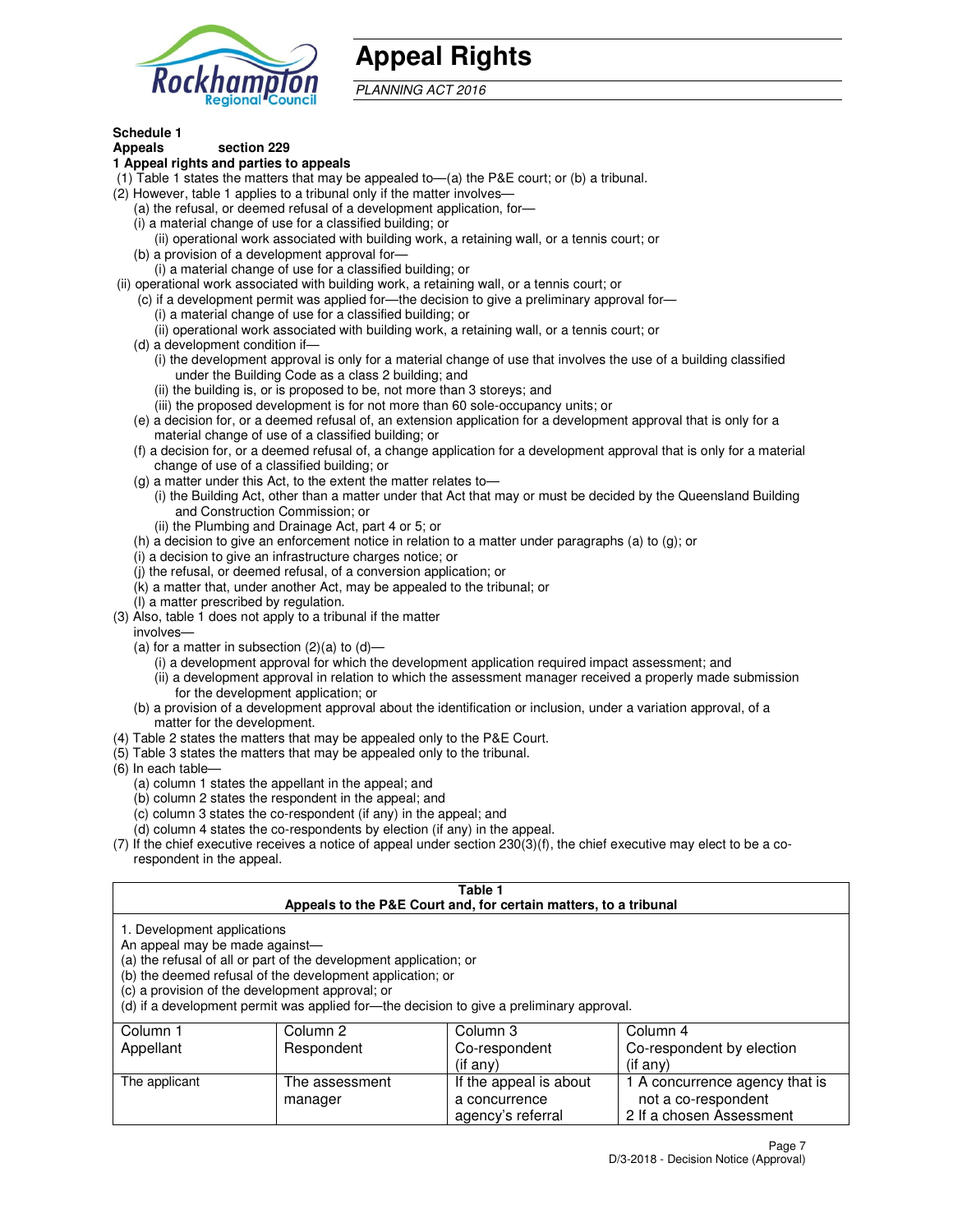|                                                                                                                                                                                                      |                                                                                                                                                                                                                               | Table 1<br>Appeals to the P&E Court and, for certain matters, to a tribunal                                                                                                                                                                                                     |                                                                                                                                                                                                                                                                                                                                                 |
|------------------------------------------------------------------------------------------------------------------------------------------------------------------------------------------------------|-------------------------------------------------------------------------------------------------------------------------------------------------------------------------------------------------------------------------------|---------------------------------------------------------------------------------------------------------------------------------------------------------------------------------------------------------------------------------------------------------------------------------|-------------------------------------------------------------------------------------------------------------------------------------------------------------------------------------------------------------------------------------------------------------------------------------------------------------------------------------------------|
|                                                                                                                                                                                                      |                                                                                                                                                                                                                               | response-the<br>concurrence agency                                                                                                                                                                                                                                              | manager is the respondent-<br>the prescribed assessment<br>manager<br>3 Any eligible advice agency for<br>the application<br>4 Any eligible submitter for the<br>application                                                                                                                                                                    |
| 2. Change applications<br>An appeal may be made against-<br>(b) a deemed refusal of a change application.                                                                                            |                                                                                                                                                                                                                               |                                                                                                                                                                                                                                                                                 | (a) a responsible entity's decision for a change application, other than a decision made by the P&E court; or                                                                                                                                                                                                                                   |
| Column 1<br>Appellant                                                                                                                                                                                | Column <sub>2</sub><br>Respondent                                                                                                                                                                                             | Column 3<br>Co-respondent<br>(if any)                                                                                                                                                                                                                                           | Column 4<br>Co-respondent by election<br>(if any)                                                                                                                                                                                                                                                                                               |
| 1 The applicant<br>2 If the responsible<br>entity is the<br>assessment<br>manager-an<br>affected entity that<br>gave a pre-request<br>notice or response<br>notice                                   | The responsible<br>entity                                                                                                                                                                                                     | If an affected entity<br>starts the appeal-the<br>applicant                                                                                                                                                                                                                     | 1 A concurrence agency for the<br>development application<br>2 If a chosen assessment<br>manager is the respondent-<br>the prescribed assessment<br>manager<br>3 A private certifier for the<br>development application<br>4 Any eligible advice agency for<br>the change application<br>5 Any eligible submitter for the<br>change application |
| 3. Extension applications<br>An appeal may be made against-<br>Column 1<br>Appellant                                                                                                                 | (a) the assessment manager's decision about an extension application; or<br>(b) a deemed refusal of an extension application.<br>Column <sub>2</sub><br>Respondent                                                            | Column 3<br>Co-respondent                                                                                                                                                                                                                                                       | Column 4<br>Co-respondent by election                                                                                                                                                                                                                                                                                                           |
| 1 The applicant<br>1<br>2 For a matter other<br>than a deemed<br>refusal of an<br>extension<br>application $-$ a<br>concurrence<br>agency, other than<br>the chief executive,<br>for the application | The assessment<br>manager                                                                                                                                                                                                     | (if any)<br>If a concurrence<br>agency starts the<br>appeal - the applicant                                                                                                                                                                                                     | (if any)<br>If a chosen assessment<br>manager is the respondent $-$ the<br>prescribed assessment manager                                                                                                                                                                                                                                        |
| 4. Infrastructure charges notices<br>a) The notice involved an error relating to $-$<br>(i)<br>An offset or refund; or<br>(ii)<br>imposed the amount.                                                | (i) The application of the relevant adopted charge; or<br>Examples of errors in applying an adopted charge -<br>The working out of extra demands, for section 120; or<br>b) The was no decision about an offset or refund; or | The incorrect application of gross floor area for a non-residential development<br>Applying an incorrect 'use category', under a regulation, to the development<br>c) If the infrastructure charges notice states a refund will be given - the timing for giving the refund; or | An appeal may be made against an infrastructure charges notice on 1 or more of the following grounds<br>d) The amount of the charge is so unreasonable that no reasonable relevant local government could have                                                                                                                                  |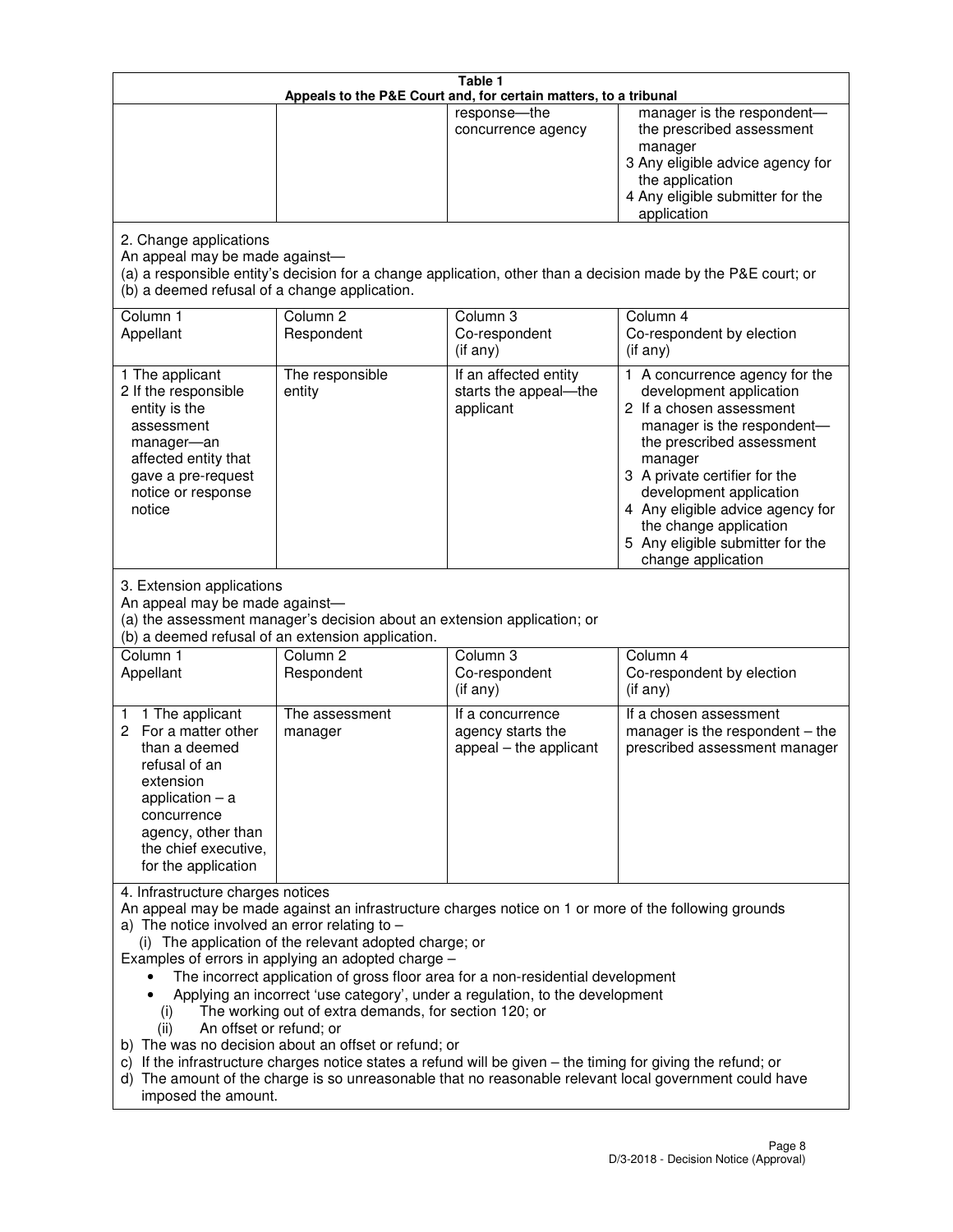|                                                                                                                 |                                                                           | Table 1                                                          |                                                                                                                                                                            |
|-----------------------------------------------------------------------------------------------------------------|---------------------------------------------------------------------------|------------------------------------------------------------------|----------------------------------------------------------------------------------------------------------------------------------------------------------------------------|
|                                                                                                                 |                                                                           | Appeals to the P&E Court and, for certain matters, to a tribunal |                                                                                                                                                                            |
| Column <sub>1</sub><br>Appellant                                                                                | Column <sub>2</sub><br>Respondent                                         | Column 3<br>Co-respondent<br>(if any)                            | Column 4<br>Co-respondent by election<br>(if any)                                                                                                                          |
| The person given the<br>Infrastructure charges<br>notice                                                        | The local government<br>that gave the<br>infrastructure charges<br>notice |                                                                  |                                                                                                                                                                            |
| 5. Conversion applications<br>An appeal may be made against-<br>(a) the refusal of a conversion application; or | (b) a deemed refusal of a conversion application.                         |                                                                  |                                                                                                                                                                            |
| Column <sub>1</sub><br>Appellant                                                                                | Column <sub>2</sub><br>Respondent                                         | Column <sub>3</sub><br>Co-respondent<br>(if any)                 | Column 4<br>Co-respondent by election<br>(if any)                                                                                                                          |
| The applicant                                                                                                   | The local government<br>to which the conversion<br>application was made   |                                                                  |                                                                                                                                                                            |
| 6. Enforcement notices                                                                                          | An appeal may be made against the decision to give an enforcement notice. |                                                                  |                                                                                                                                                                            |
| Column <sub>1</sub><br>Appellant                                                                                | Column <sub>2</sub><br>Respondent                                         | Column 3<br>Co-respondent<br>(if any)                            | Column 4<br>Co-respondent by election<br>(if any)                                                                                                                          |
| The person given the<br>enforcement notice                                                                      | The enforcement<br>authority                                              |                                                                  | If the enforcement authority is<br>not the local government for<br>the premises in relation to which<br>the offence is alleged to have<br>happened-the local<br>government |
|                                                                                                                 |                                                                           | 2 Tahle                                                          |                                                                                                                                                                            |

|                                                                                         |                                                                                                                                                       | Table 2<br>Appeals to the P&E Court only                                          |                                                                                                                                                                                                                        |
|-----------------------------------------------------------------------------------------|-------------------------------------------------------------------------------------------------------------------------------------------------------|-----------------------------------------------------------------------------------|------------------------------------------------------------------------------------------------------------------------------------------------------------------------------------------------------------------------|
| 1. Appeals from tribunal<br>section 252, on the ground of-<br>(b) jurisdictional error. | An appeal may be made against a decision of a tribunal, other than a decision under<br>(a) an error or mistake in law on the part of the tribunal; or |                                                                                   |                                                                                                                                                                                                                        |
| Column <sub>1</sub><br>Appellant                                                        | Column <sub>2</sub><br>Respondent                                                                                                                     | Column 3<br>Co-respondent<br>(if any)                                             | Column <sub>4</sub><br>Co-respondent by election<br>(if any)                                                                                                                                                           |
| A party to the<br>proceedings for the<br>decision                                       | The other party to the<br>proceedings for the<br>decision                                                                                             | $\blacksquare$                                                                    |                                                                                                                                                                                                                        |
| 2. Eligible submitter appeals<br>(b) a variation request.                               | application, to the extent that the decision relates to-                                                                                              |                                                                                   | An appeal may be made against the decision to give a development approval, or an approval for a change<br>(a) any part of the development application for the development approval that required impact assessment; or |
| Column 1<br>Appellant                                                                   | Column <sub>2</sub><br>Respondent                                                                                                                     | Column <sub>3</sub><br>Co-respondent<br>(i f any)                                 | Column 4<br>Co-respondent by election<br>(i f any)                                                                                                                                                                     |
| 1 For a development<br>application-an<br>eligible submitter for<br>the development      | 1 For a development<br>application-the<br>assessment<br>manager                                                                                       | 1 The applicant<br>2 If the appeal is<br>about a concurrence<br>agency's referral | Another eligible<br>submitter for the<br>application                                                                                                                                                                   |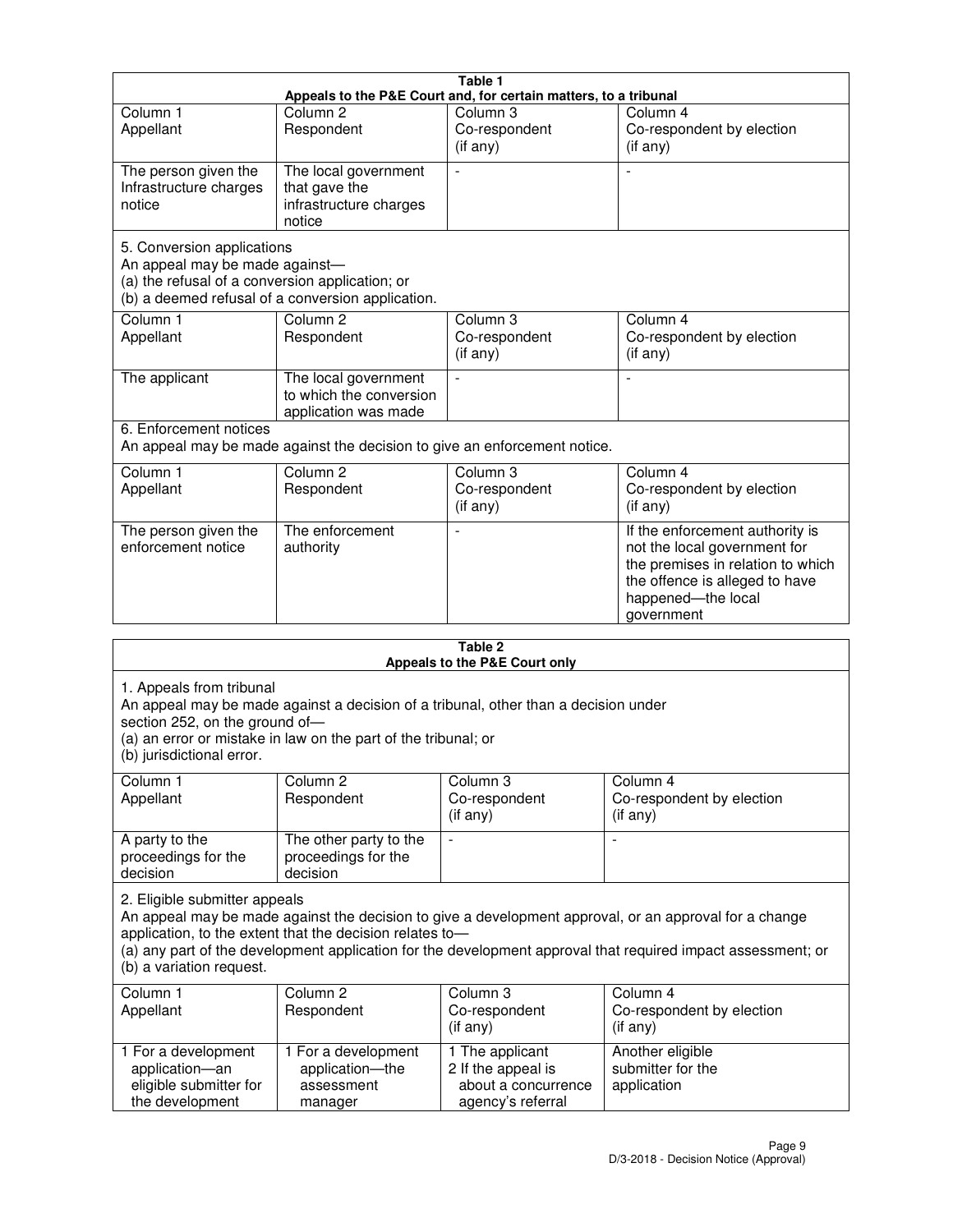| Table 2<br>Appeals to the P&E Court only                                                                                                                                                                                                                                                      |                                                                                                                            |                                                                                                                                                                             |                                                                                                           |
|-----------------------------------------------------------------------------------------------------------------------------------------------------------------------------------------------------------------------------------------------------------------------------------------------|----------------------------------------------------------------------------------------------------------------------------|-----------------------------------------------------------------------------------------------------------------------------------------------------------------------------|-----------------------------------------------------------------------------------------------------------|
| application<br>2 For a change<br>application-an<br>eligible submitter for<br>the change<br>application                                                                                                                                                                                        | 2 For a change<br>application-the<br>responsible entity                                                                    | response-the<br>concurrence agency                                                                                                                                          |                                                                                                           |
| required impact assessment; or<br>(b) a variation request.                                                                                                                                                                                                                                    | 3. Eligible submitter and eligible advice agency appeals                                                                   | An appeal may be made against a provision of a development approval, or failure to<br>include a provision in the development approval, to the extent the matter relates to- | (a) any part of the development application or the change application, for the development approval, that |
| Column 1<br>Appellant                                                                                                                                                                                                                                                                         | Column <sub>2</sub><br>Respondent                                                                                          | Column <sub>3</sub><br>Co-respondent<br>(if any)                                                                                                                            | Column 4<br>Co-respondent by election<br>(if any)                                                         |
| 1 For a development<br>application-an<br>eligible submitter for<br>the development<br>application<br>2 For a change<br>application-an<br>eligible submitter for<br>the change<br>application<br>3 An eligible advice<br>agency for the<br>development<br>application or<br>change application | 1 For a development<br>application-the<br>assessment<br>manager<br>2 For a change<br>application-the<br>responsible entity | 1 The applicant<br>2 If the appeal is<br>about a concurrence<br>agency's referral<br>response-the<br>concurrence agency                                                     | Another eligible submitter for the<br>application                                                         |
| 4. Compensation claims<br>An appeal may be made against-<br>(a) a decision under section 32 about a compensation claim; or<br>(b) a decision under section 265 about a claim for compensation; or<br>(c) a deemed refusal of a claim under paragraph (a) or (b).                              |                                                                                                                            |                                                                                                                                                                             |                                                                                                           |
| Column 1<br>Appellant                                                                                                                                                                                                                                                                         | Column 2<br>Respondent                                                                                                     | Column 3<br>Co-respondent<br>(if any)                                                                                                                                       | Column 4<br>Co-respondent by election<br>$($ if any $)$                                                   |
| A person dissatisfied<br>with the decision                                                                                                                                                                                                                                                    | The local<br>government to which<br>the claim was made                                                                     |                                                                                                                                                                             | $\blacksquare$                                                                                            |
| 5. Registered premises<br>An appeal may be made against a decision of the Minister under chapter 7, part 4.                                                                                                                                                                                   |                                                                                                                            |                                                                                                                                                                             |                                                                                                           |
| Column 1<br>Appellant                                                                                                                                                                                                                                                                         | Column <sub>2</sub><br>Respondent                                                                                          | Column 3<br>Co-respondent<br>(if any)                                                                                                                                       | Column 4<br>Co-respondent by election<br>(if any)                                                         |
| 1 A person given a<br>decision notice about<br>the decision<br>2 If the decision is to<br>register premises or<br>renew the<br>registration of<br>premises-an owner<br>or occupier of                                                                                                         | The Minister                                                                                                               | $\overline{a}$                                                                                                                                                              | If an owner or occupier starts the<br>appeal – the owner of the<br>registered premises                    |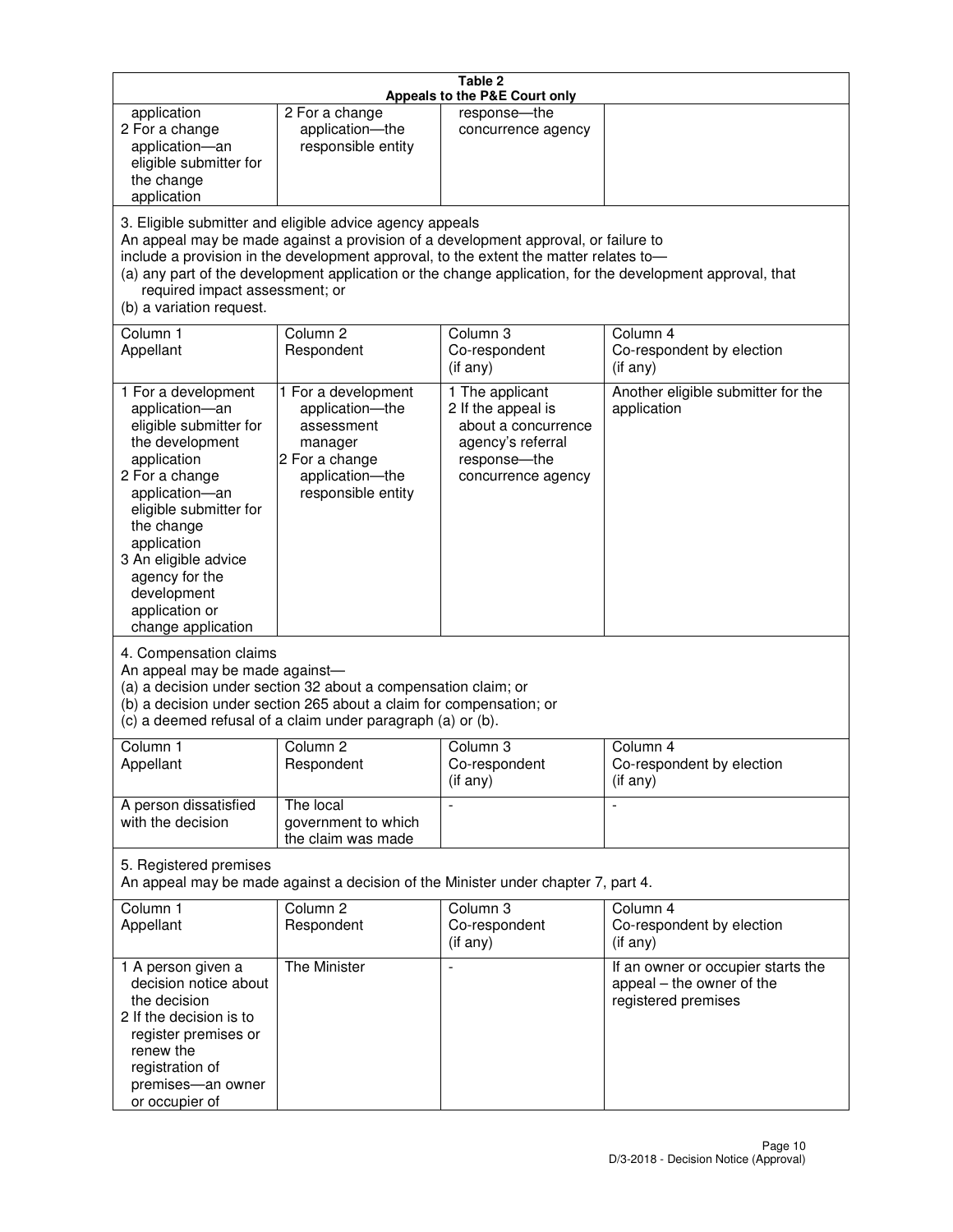|                                                                                                                                                                                                              |                                     | Table 2<br>Appeals to the P&E Court only               |                                                                                                                                                                                         |
|--------------------------------------------------------------------------------------------------------------------------------------------------------------------------------------------------------------|-------------------------------------|--------------------------------------------------------|-----------------------------------------------------------------------------------------------------------------------------------------------------------------------------------------|
| premises in the<br>affected area for the<br>registered premises<br>who is dissatisfied<br>with the decision                                                                                                  |                                     |                                                        |                                                                                                                                                                                         |
| 6. Local laws<br>An appeal may be made against a decision of a local government, or conditions applied,<br>under a local law about-<br>development; or<br>(b) the erection of a building or other structure. |                                     |                                                        | (a) the use of premises, other than a use that is the natural and ordinary consequence of prohibited                                                                                    |
| Column 1<br>Appellant                                                                                                                                                                                        | Column <sub>2</sub><br>Respondent   | Column <sub>3</sub><br>Co-respondent<br>$($ if any $)$ | Column 4<br>Co-respondent by election<br>(if any)                                                                                                                                       |
| A person who-<br>(a) applied for the<br>decision; and<br>(b) is dissatisfied with<br>the decision or<br>conditions.                                                                                          | The local government                |                                                        |                                                                                                                                                                                         |
|                                                                                                                                                                                                              |                                     | Table 3<br>Appeals to the tribunal only                |                                                                                                                                                                                         |
| 1. Building advisory agency appeals<br>work required code assessment against the building assessment provisions.<br>Column 1<br>Appellant                                                                    | Column <sub>2</sub><br>Respondent   | Column 3<br>Co-respondent                              | An appeal may be made against giving a development approval for building work to the extent the building<br>Column 4<br>Co-respondent by election                                       |
| A building advisory<br>agency for the<br>development application<br>related to the approval                                                                                                                  | The assessment<br>manager           | (if any)<br>The applicant                              | (if any)<br>1 A concurrence agency for the<br>development application<br>related to the approval<br>2 A private certifier for the<br>development application<br>related to the approval |
| 3. Certain decisions under the Building Act and the Plumbing and Drainage Act<br>An appeal may be made against a decision under-<br>(b) the Plumbing and Drainage Act, part 4 or 5.                          |                                     |                                                        | (a) the Building Act, other than a decision made by the Queensland Building and Construction Commission; or                                                                             |
| Column 1<br>Appellant                                                                                                                                                                                        | Column <sub>2</sub><br>Respondent   | Column <sub>3</sub><br>Co-respondent<br>(if any)       | Column 4<br>Co-respondent by election<br>(i f any)                                                                                                                                      |
| A person who received,<br>or was entitled to<br>receive, notice of the<br>decision                                                                                                                           | The person who made<br>the decision | $\blacksquare$                                         | ÷,                                                                                                                                                                                      |
| 4. Local government failure to decide application under the Building Act                                                                                                                                     |                                     |                                                        | An appeal may be made against a local government's failure to decide an application under the Building Act                                                                              |
| within the period required under that Act.                                                                                                                                                                   |                                     |                                                        |                                                                                                                                                                                         |
| Column 1<br>Appellant                                                                                                                                                                                        | Column <sub>2</sub><br>Respondent   | Column 3<br>Co-respondent<br>(if any)                  | Column 4<br>Co-respondent by election<br>(if any)                                                                                                                                       |